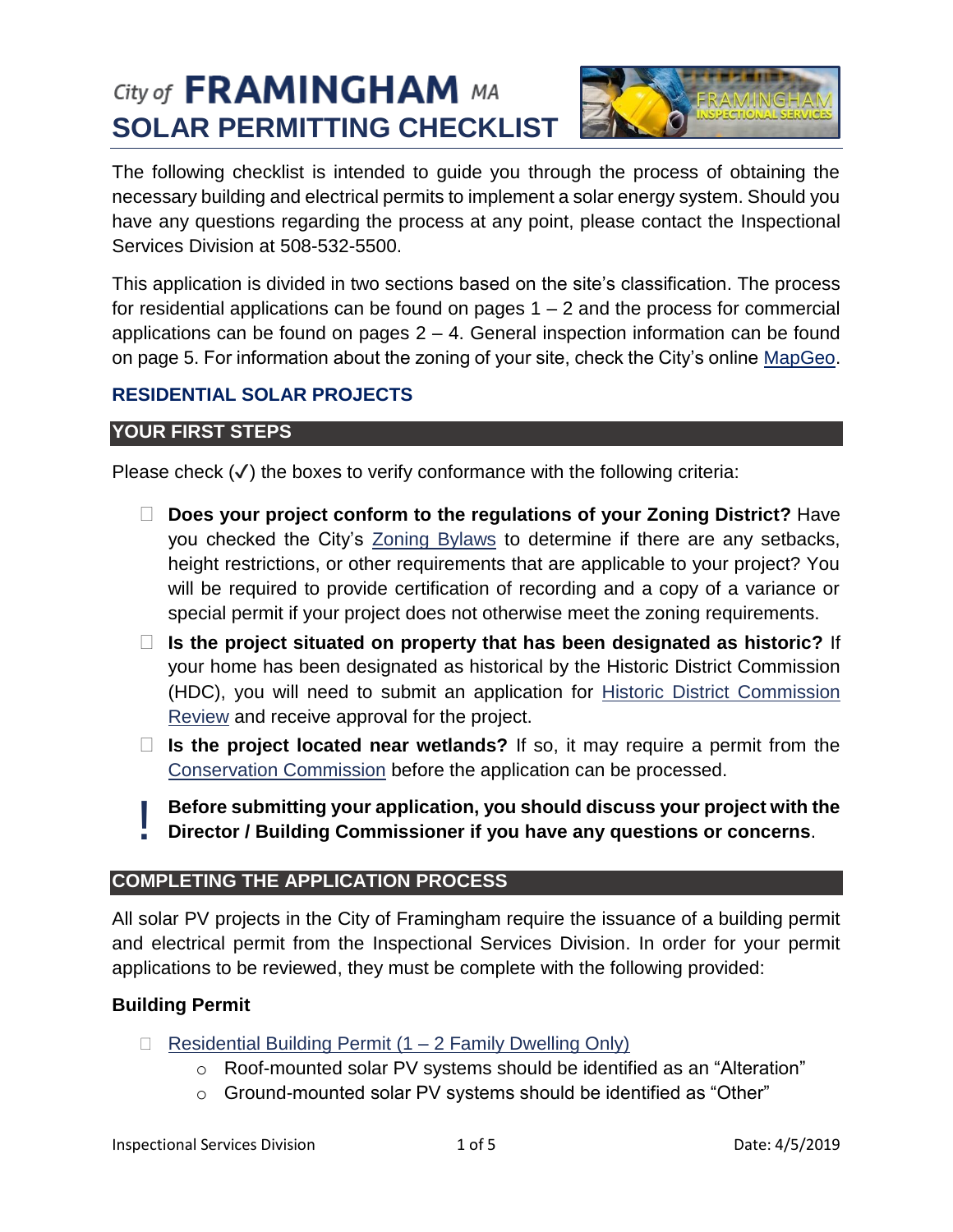- □ Worker's Compensation Insurance Affidavit and Certificate
- Debris Disposal Affidavit
- □ Construction Supervisor's License
- □ Certification of recording and copy of variances/special permit
- $\Box$  Home Improvement Contractor Registration (if applicable)
- $\Box$  Two (2) hard copies (to be submitted at the office) and one (1) electronic copy (to be emailed to [rn@framinghamma.gov\)](mailto:rn@framinghamma.gov) of the plan set, including:
	- $\circ$  Two (2) copies of the site plan
	- $\circ$  Two (2) sets of building plans (if roof-mounted)
- $\Box$  Proof of Property and Liability Insurance
- □ Structural review from a Massachusetts Certified Engineer (if roof-mounted)
	- o Must be submitted as a signed document containing calculations certifying that the existing structure is capable of supporting the solar energy system in addition to required snow loads as specified in the state building code.

#### **Electrical Permit**

- **Example 2 [Application for Permit to Perform Electrical Work](https://www.framinghamma.gov/DocumentCenter/View/313/Mass-electrical?bidId=)**
- □ Electrical diagram
	- o A one- or three-line electrical diagram detailing the installation, associated components, and electrical interconnection methods, with all National Electrical Code compliant disconnects and overcurrent devices.
- $\Box$  Specification sheets for equipment from manufacturer
	- $\circ$  Documentation of the major system components to be used, including the PV panels, mounting system, and inverter, and environmental containment of oils if greater than fifty (50) gallons used in equipment.

#### **DETERMINING PERMITTING FEES**

Fees for building and electrical permits are determined based on the value of the construction project. The following fees apply to building and electrical permits for residential solar projects:

| <b>Building Permit</b>     | <b>Electrical Permit</b>               |
|----------------------------|----------------------------------------|
| \$15 per \$1,000 of Actual | \$18 per \$1000 or Fraction Thereof of |
| <b>Construction Cost</b>   | <b>Electrical Fair Valuation</b>       |
| $($50$ Minimum)            | $($75$ Minimum)                        |

Fees can be paid in person at the Inspectional Services Division by cash or check. Checks should be addressed to the "City of Framingham".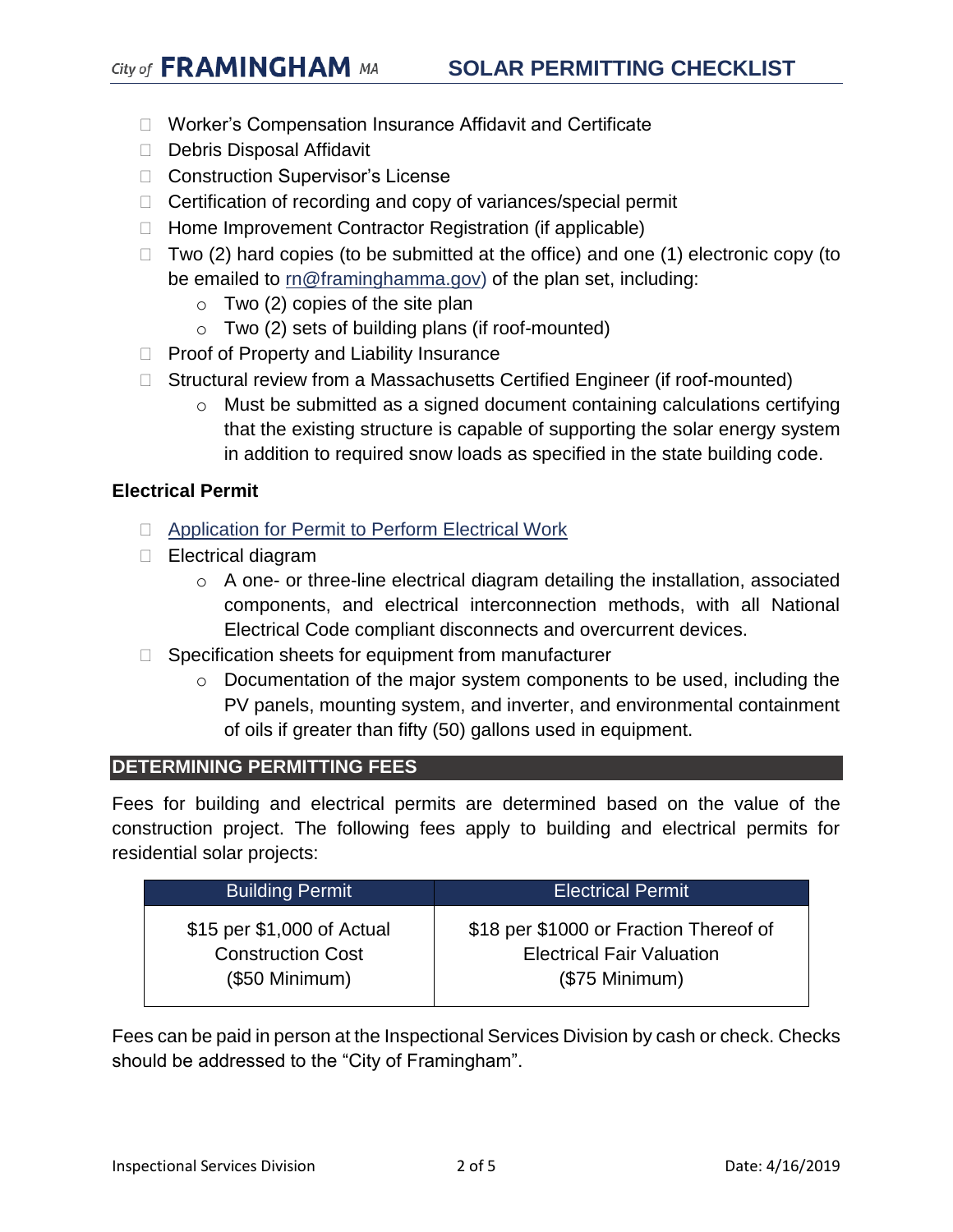## **COMMERCIAL SOLAR PROJECTS**

## **YOUR FIRST STEPS**

Please check  $(\checkmark)$  the boxes to verify conformance with the following criteria:

- **Does your project conform to the regulations of your Zoning District?** Have you checked the City's [Zoning Bylaws](https://www.framinghamma.gov/DocumentCenter/View/32932/Framingham-Zoning-By-Law-10-17-2018a) to determine if there are any setbacks, height restrictions, or other requirements that are applicable to your project? You will be required to provide certification of recording and a copy of a variance or special permit if your project does not otherwise meet the zoning requirements.
- **Is your project a commercial large-scale ground-mounted solar installation?**  Your project may need to be located outside of all residential districts and in one of the Solar Overlay Districts as indicated in section III.F of the Zoning By-law and on the City's [Zoning Map.](https://www.framinghamma.gov/DocumentCenter/View/18879/ZONING-MAP-5-27-2015?bidId=) In addition, your project will need to go through site plan review by the Planning Board as specified in section VI.F of the Zoning By-law.
- **Is the project situated on property that has been designated as historic?** If your property has been designated as historical by the Historic District Commission (HDC), you will need to submit an application for [Historic District Commission](https://www.framinghamma.gov/DocumentCenter/View/13209/COA-FINAL-SEPT-PDF?bidId=)  [Review](https://www.framinghamma.gov/DocumentCenter/View/13209/COA-FINAL-SEPT-PDF?bidId=) and receive approval for the project.
- **Is the project located near wetlands?** If so, it may require a permit from the [Conservation Commission](https://www.framinghamma.gov/491/How-to-Get-a-Permit) before the application can be processed.
- **Will the project involve land use activities regulated by the Land Disturbance Bylaw (Section V.F)?** If so, you may need to receive a [special permit](https://www.framinghamma.gov/DocumentCenter/View/27200/Zoning-By-Law-Application-FORM-J-Special-Permit-for-Land-Disturbance--Stormwater-Management?bidId=) for the project from the Planning Board prior to submitting building or electrical permit applications.

**Before submitting your application, you should discuss your project with the Director / Building Commissioner if you have any questions or concerns.**  !<br>!!

## **COMPLETING THE APPLICATION PROCESS**

All solar PV projects in the City of Framingham require the issuance of a building permit and electrical permit from the Inspectional Services Division. In order for the application to be reviewed, it must be complete with the following provided:

## **Building Permit**

- $\Box$  [Commercial](https://www.framinghamma.gov/DocumentCenter/View/12081/Commercial-3-Building-Permit-Application?bidId=) (Three Family +)
	- o Roof-mounted solar PV systems should be identified as "Alteration"
	- o Ground-mounted solar PV systems should be identified as "Other"
- □ Worker's Compensation Insurance Affidavit and Certificate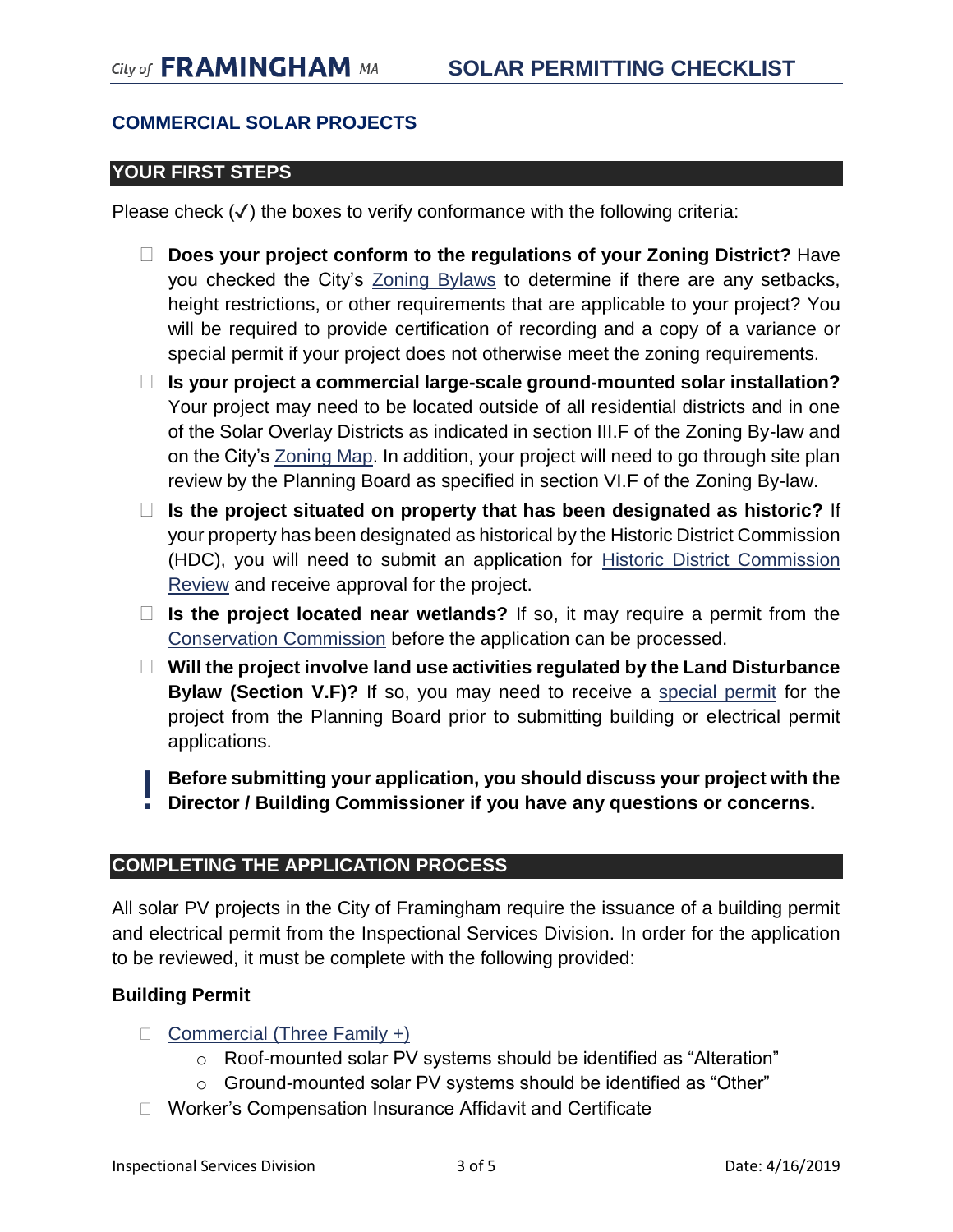- Debris Disposal Affidavit
- □ Construction Supervisor's License
- $\Box$  Certification of recording and copy of variances/special permit
- □ Construction Control Affidavit
- $\Box$  Home Improvement Contractor Registration (if applicable)
- $\Box$  Two (2) hard copies (to be submitted at the office) and one (1) electronic copy (to be emailed to  $m@framinghamma.gov$  of the plan set, including:
	- $\circ$  Two (2) copies of the site plan
	- o Three (3) sets of building plans (if roof-mounted)
- $\Box$  Proof of Property and Liability Insurance
- □ Structural review from a Massachusetts Certified Engineer (if roof-mounted)
	- o Must be submitted as a signed document containing calculations certifying that the existing structure is capable of supporting the solar energy system in addition to required snow loads as specified in the state building code.

#### **Electrical Permit**

- **E** [Application for Permit to Perform Electrical Work](https://www.framinghamma.gov/DocumentCenter/View/313/Mass-electrical?bidId=)
- □ Electrical diagram
	- o A one- or three-line electrical diagram detailing the installation, associated components, and electrical interconnection methods, with all National Electrical Code compliant disconnects and overcurrent devices.
- $\Box$  Specification sheets for equipment from manufacturer
	- $\circ$  Documentation of the major system components to be used, including the PV panels, mounting system, and inverter, and environmental containment of oils if greater than fifty (50) gallons used in equipment.

#### **DETERMINING PERMITTING FEES**

Fees for building and electrical permits are determined by the value of the construction project. The following fees apply to building and electrical permits for commercial solar projects:

| <b>Building Permit</b>     | <b>Electrical Permit</b>               |
|----------------------------|----------------------------------------|
| \$15 per \$1,000 of Actual | \$22 per \$1000 or Fraction Thereof of |
| <b>Construction Cost</b>   | <b>Electrical Fair Valuation</b>       |
| $($100$ Minimum)           | $($100$ Minimum)                       |

Fees can be paid in person at the Inspectional Services Division by cash or check. Checks should be addressed to the "City of Framingham".